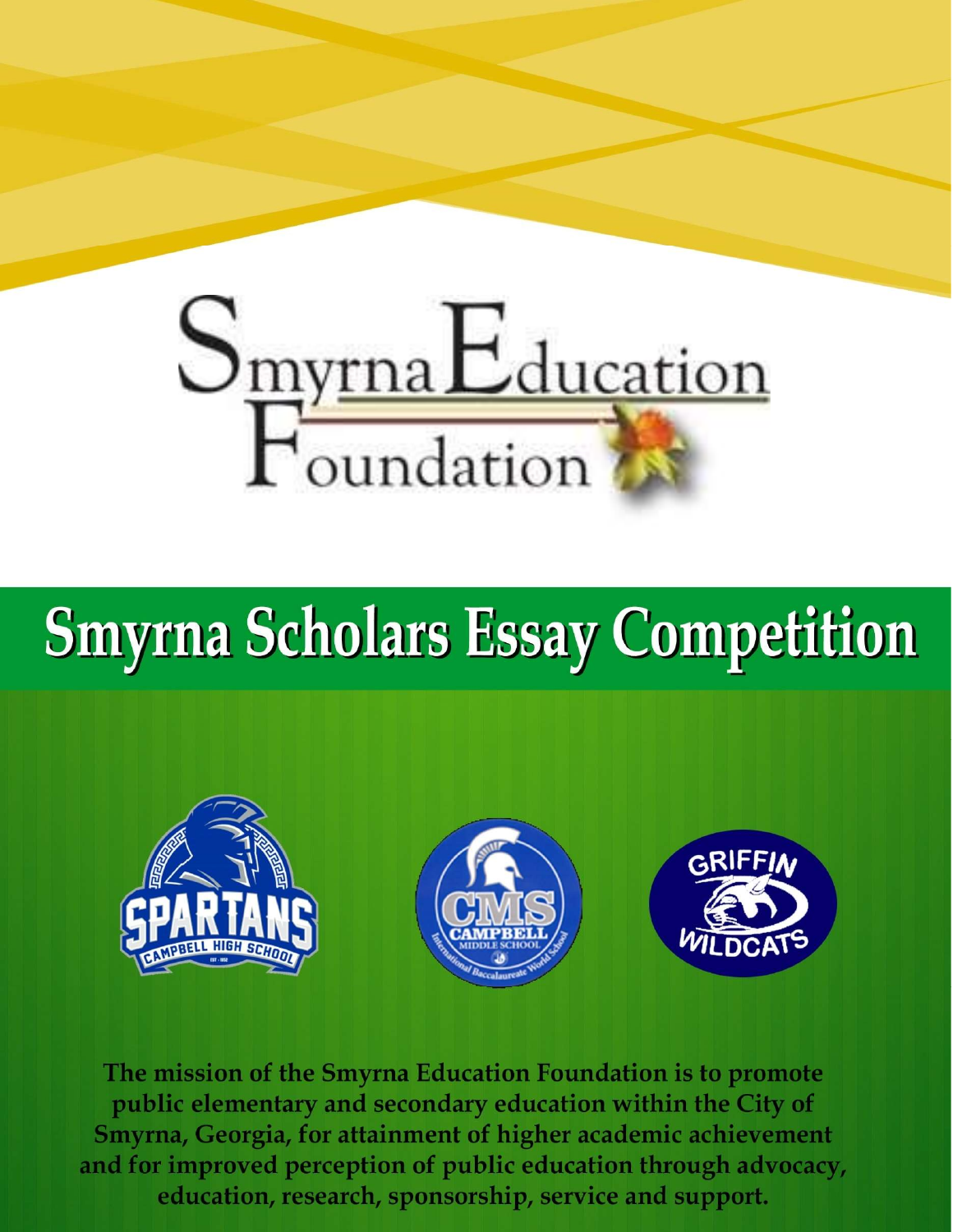#### SMYRNA EDUCATION FOUNDATION

## SMYRNA SCHOLARS ESSAY COMPETITION

### SUMMARY

The goal of the Smyrna Education Foundation Smyrna Scholars Essay Competition is to provide students attending Campbell Middle School, Griffin Middle School, and Campbell High School the opportunity to showcase their writing abilities.

The mission of the Smyrna Education Foundation is to promote public elementary and secondary education within the City of Smyrna, Georgia, for attainment of higher academic achievement and for improved perception of public education through advocacy, education, research, sponsorship, service and support.

This competition was created to reflect our commitment to the Smyrna community and its students.

## How will learning to be financially responsible today help you in your future endeavors?

- 1. Open to students attending Campbell Middle School, Griffin Middle School, and Campbell High School in Smyrna, Georgia.
- 2. All entries must be 1,000 words or less and submitted in .pdf format and sent electronically via email to info@smyrnaeducationfoundation.org by April 15, 2022 for consideration.
- 3. Awards are based on clarity and merit of submitted essays not family financial need.
- 4. One (1) \$500 award will be given to a high school student from Campbell High School.

One (1) \$250 award will be given to a middle school student from Campbell Middle School.

- One (1) \$250 award will be given to a middle school student from Griffin Middle School.
- 5. Award funds are paid by the Smyrna Education Foundation directly to the student.
- 6. The three (3) award recipients will be notified by the Smyrna Education Foundation on or before May 15, 2022.

 $S_{\frac{\text{myrna}E_{\text{ducation}}}{\text{F}_{\text{cutoff}}}$ 

Smyrna Education Foundation | P.O. Box 813550, Smyrna, GA 30081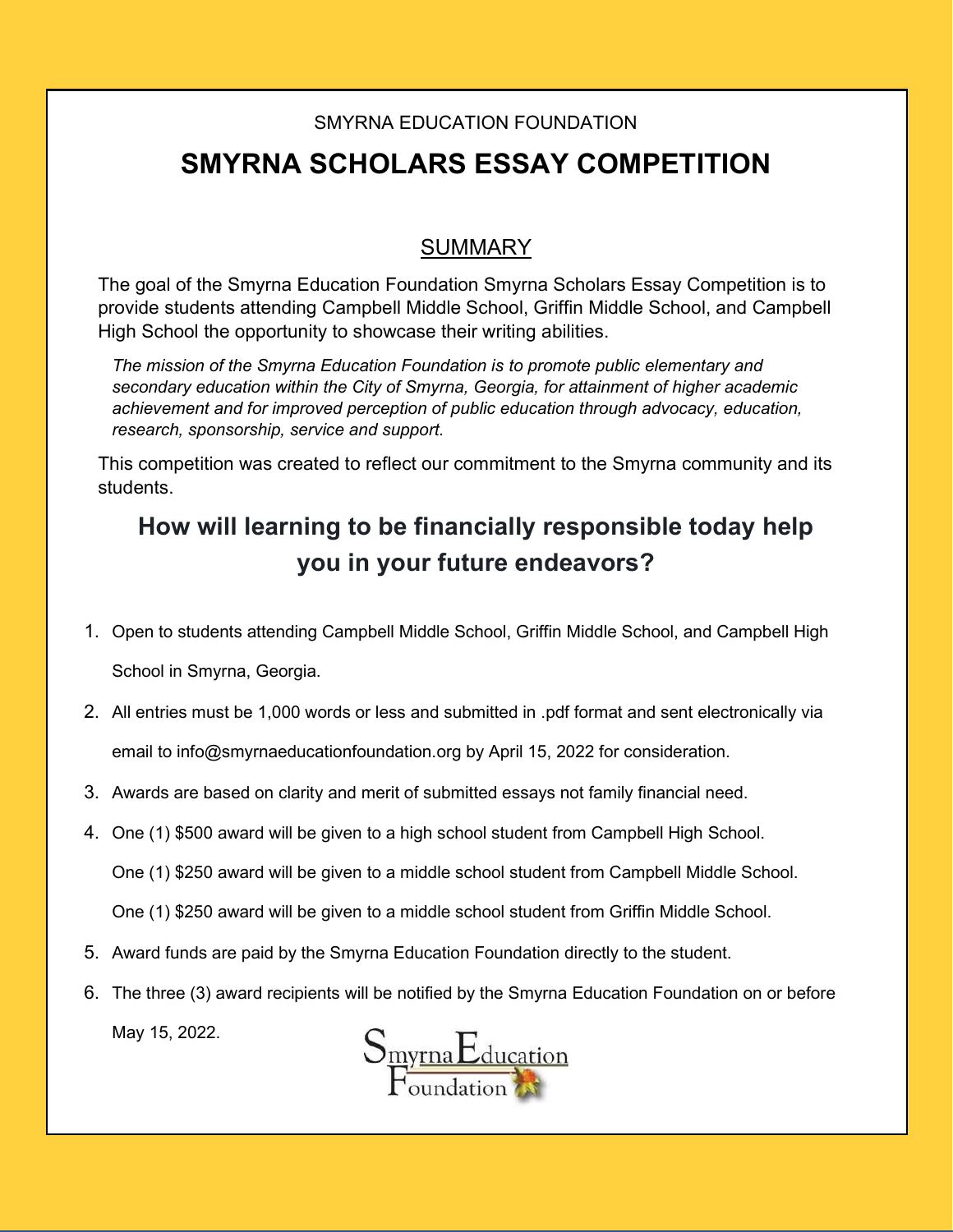## 2022 APPLICATION INFORMATION

SMYRNA SCHOLARS ESSAY COMPETITION

## How will learning to be financially responsible today help you in your future endeavors?

The Smyrna Education Foundation's Smyrna Scholars Essay Competition is fully funded thanks to the generosity of Smyrna Education Foundation Donors, South State Bank, Board Members, and Advisory Board members.

The mission of the Smyrna Education Foundation is to promote public elementary and secondary education within the City of Smyrna, Georgia, for attainment of higher academic achievement and for improved perception of public education through advocacy, education, research, sponsorship, service and support.

#### Conditions of Award

Open to students attending Campbell Middle School, Griffin Middle School, and Campbell High School in Smyrna, Georgia. Recipients will be named solely on the basis of the submitted essay; family financial need is not a consideration.

#### Award Submission

A completed 1,000 word or less essay submission must be received by April 15, 2022 at 5:00pm. All submissions should be submitted in .pdf format via email to info@smyrnaeducationfoundation.org.

Winners will be announced on or before May 15, 2022.

#### Award Value

Three (3) prizes will be awarded this year.

- One (1) \$500 award will be given to a high school student from Campbell High School.
- One (1) \$250 award will be given to a middle school student from Campbell Middle School.
- One (1) \$250 award will be given to a middle school student from Griffin Middle School.

All funds will be sent directly to the recipient.